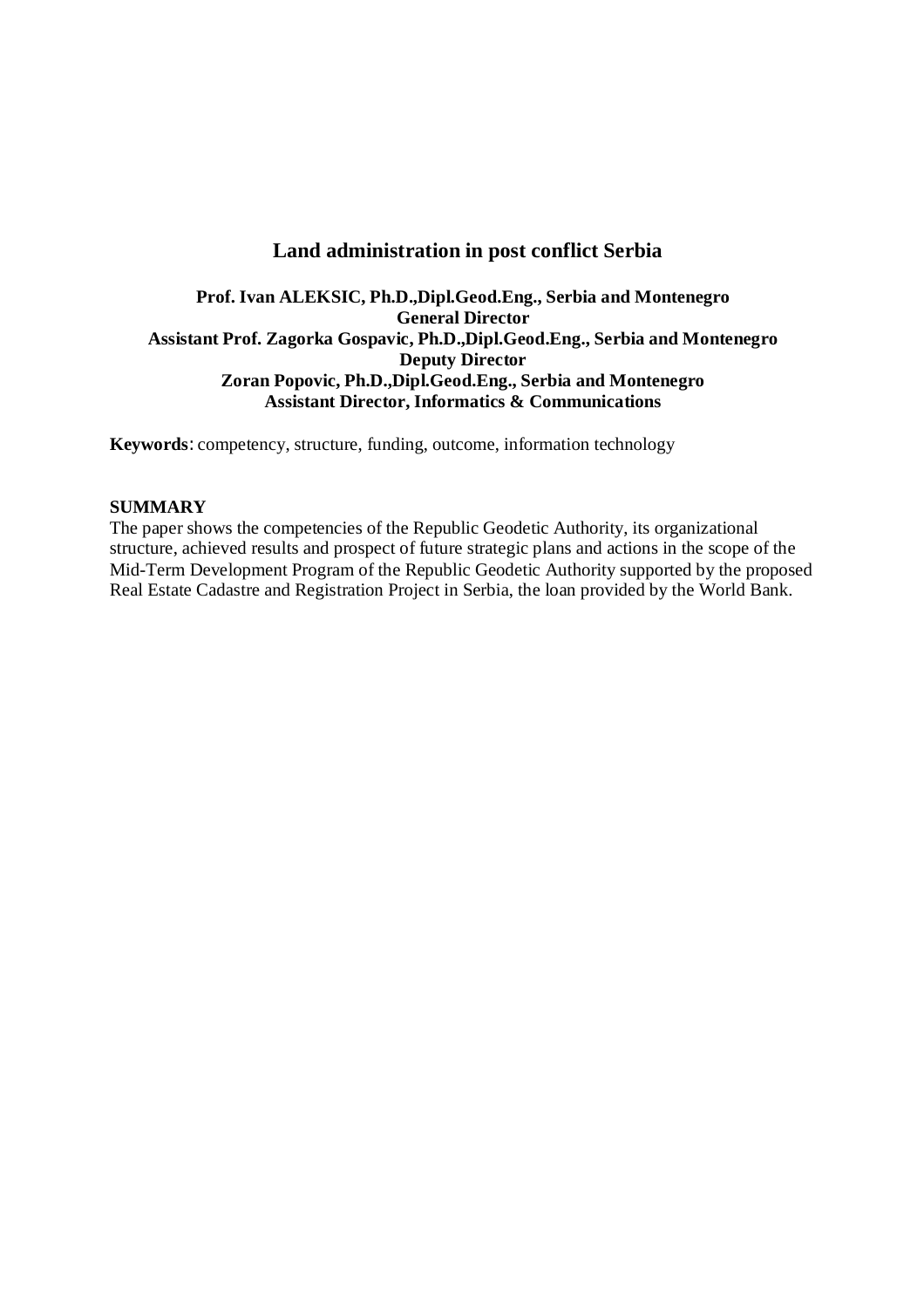# **1. COMPETENCE**

Republic Geodetic Authority (RGA), is a specialized organization responsible for carrying out technical and administrative tasks related to:

- The state survey and land cadastre and registration of real estate rights, their establishment and maintenance;
- Production of the Basic State Map;
- Maintenance of the information systems (Spatial Units; address register, DSP, REC registry)
- Land classification:
- Determination of cadastral revenues:
- Land consolidation process;
- Establishment of geodetic networks and exchange of geodetic and cartographic data with the neighboring countries;
- Development and implementation of the geodetic information system;
- Maintenance of archives (technical documentation of the state survey, plans and maps),
- Other duties regulated by law.

# **2. ORGANIZATIONAL STRUCTURE**

The basic structure of the RGA (Fig 2.1) has been established according to the type of work performed:

- Sector for Basic Geodetic Works;
- Real Estate Survey Sector;
- Real Estate Cadastre Sector
- Sector for Professional Supervision
- Informatics and Communication Sector
- Legal Issues Sector,

and two Departments:

- Archives Department
- Financial Affairs Departments



 Fig. 2.1 Organizational structure of the Republic Geodetic Authority Product a Structure of the Republic Geode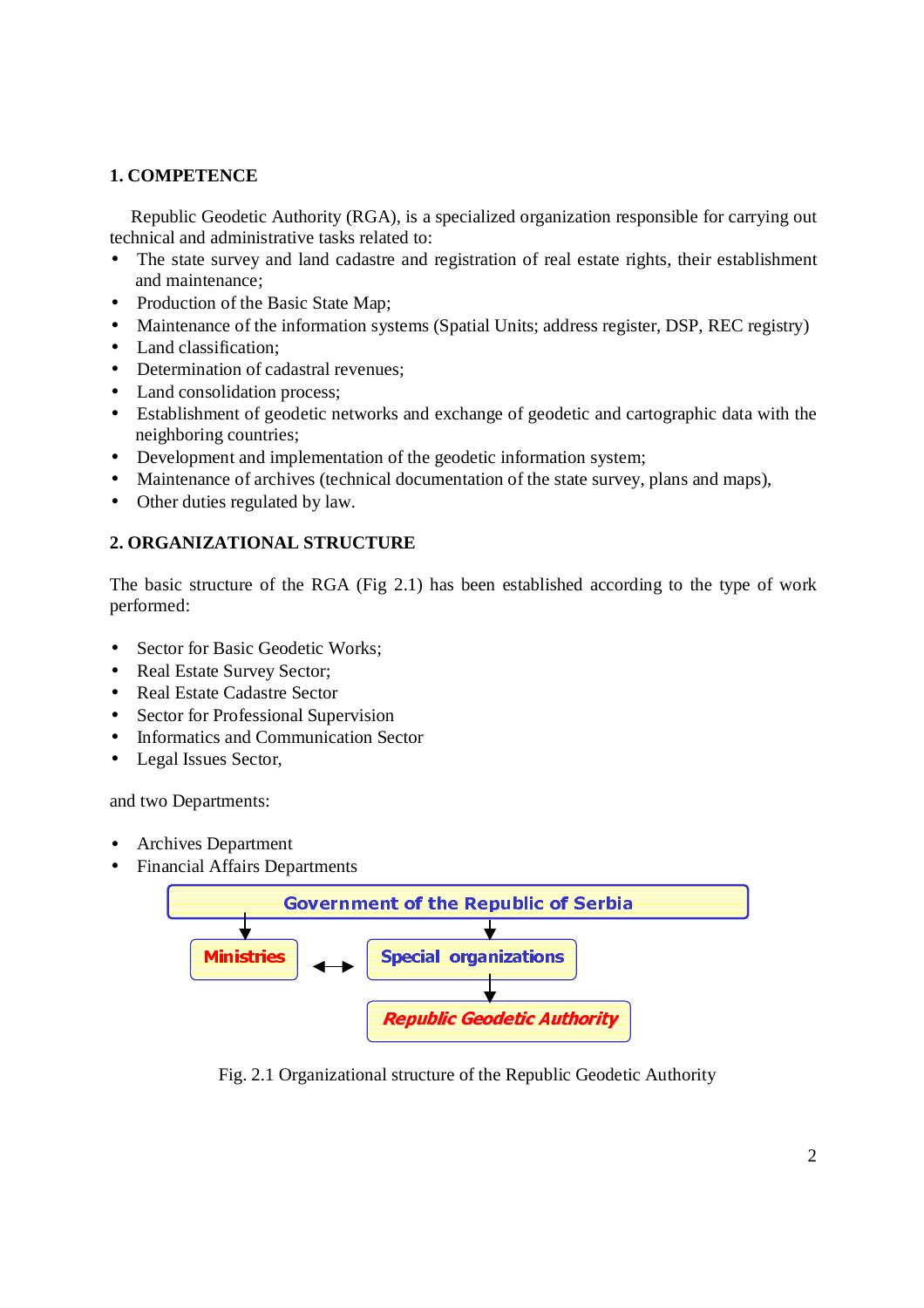Thus, the RGA consist of 6 sectors and 2 departments, where sectors have internal units formed as departments. The Real Estate Cadastre Sector, besides the departments established in the central office of the RGA, also comprise 10 Regional Centers (including Kosovo and Metohia) – Fig.2.2, consisting of cadastral municipalities (5,838 or 4,591 excluding Kosovo), and 7 Real Estate Cadastre Departments.

Fig. 2.2 RGA regional centers



According to the current job position structures, there are about 2,888 employees in total.

The General Director and the Deputy Director represents the Republic Geodetic Authority. The Assistant Directors are in charge of the Sectors, while the Archives Department and Financial Affairs Department are managed by the Head of Departments, who report directly to the Director.

# **3. STATE SURVEY**

On the whole territory of Serbia, the survey has been conducted in the following manner:

- 1. 5.647 CM, surveyed in the state coordinate system, the Gauss-Kruger projection, in scales of 1:500, 1:1000, 1:1250, 1:2000, 1:2500 i 1:5000;
- 2. 149 CM (Vojvodina) surveys conducted the Budapest coordinate system, in stereographic projection, in scales of 1:1440 i 1:2880;
- 3. 42 CM (Central Serbia) in Soldner projection, in scales of 1:2500.

### **3.1 Gauss-Kruger Projection**

The Gauss-Kruger projection of meridian points has been adopted (Fig. 3.1.1). The survey for field measurement has been conducted in polar, orthogonal and aerial photogrammetric method.

Numerical data for surveying field measurements, gathered using a polar and orthogonal method, exist, except for certain parts of municipalities: (Gornji Milanovac, Varvarin, Ćićevac, Osečina, Ljubovija, Lučani, Krupanj, Mali Zvornik, etc.), where the numerical data had been destroyed (burnt in the Second World War).

For a number of CM, the filed measurement survey has been conducted using the aerial photogrammetric method**.** In most cases, until the 1980s, the graphic restitution had been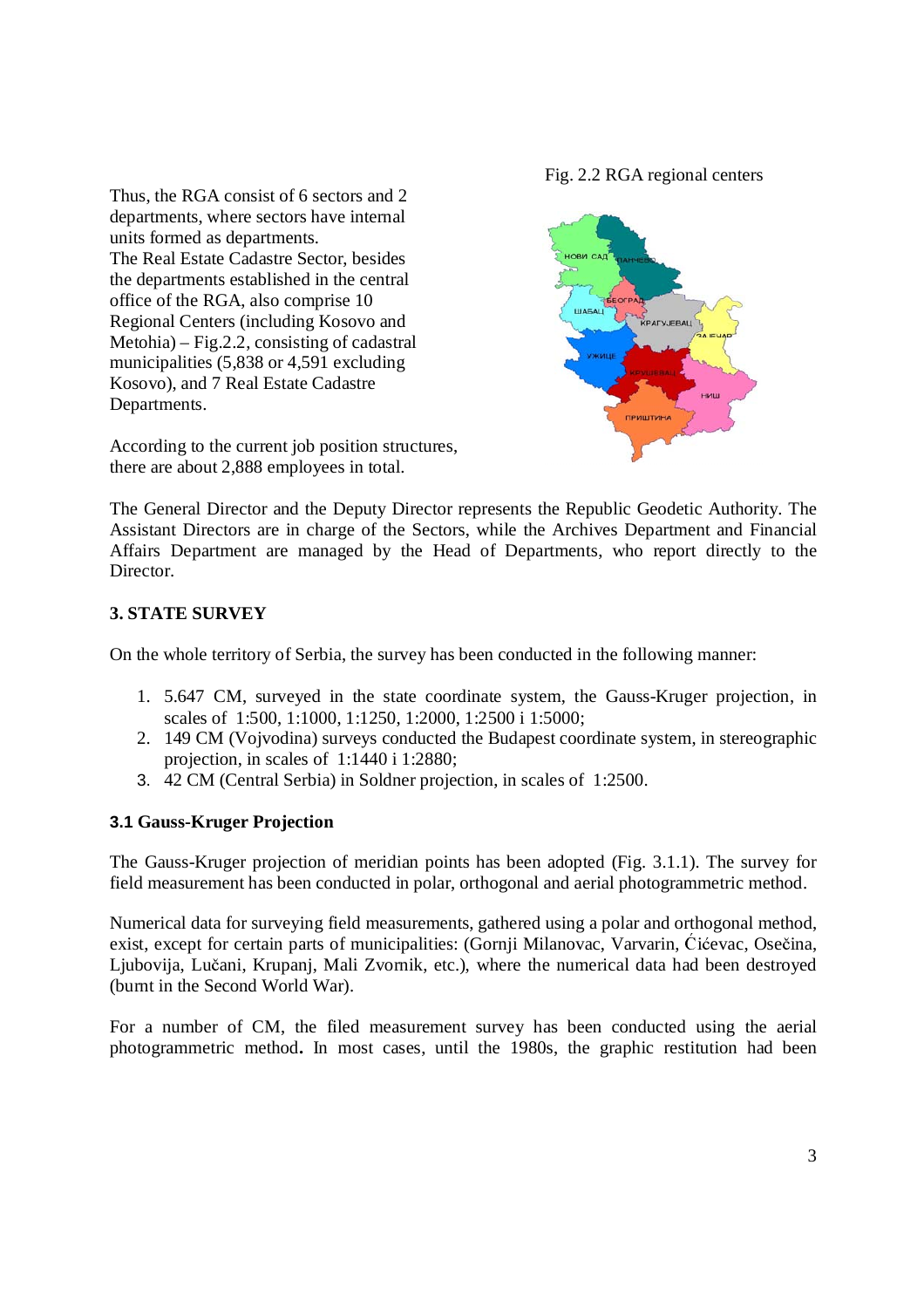performed (without registering the detailed coordinated points), but, after the 1980s, the restitution has been done by registering coordinate detail points.



Fig. 3.1.1 The Gauss-Kruger projection cover about 5,647 CM

# **3.2 Survey in stereographic projection**

In Vojvodina, the survey for 149 CM, has been conducted in stereographic projection, in the Budapest coordinate system, while for 115 CM, the graphic survey has been performed (geodetic table), and for 34 CM numerical data exist in polar or orthogonal method formats.

### **3.3 Survey in Soldner projection**

In central Serbia, the existing survey, for 42 CM has been done in Soldner projection. Part of this survey has been conducted using the old graphic method (geodetic table), and the rest in numeric polar and orthogonal method formats.

# **4. FUNDING**

Republic Geodetic Authority is funded from the Budget of the Republic of Serbia, according to the Budget Law, which is applied, separately, for each fiscal year.

Funding of the RGA is done according to two sources:

- Budget funding and
- Self financing (various services)

The analysis, regarding the RGA's financial operations, conducted in the past nine years, has shown, that the introduction of the Real Estate Cadastre, a unique integrated real estate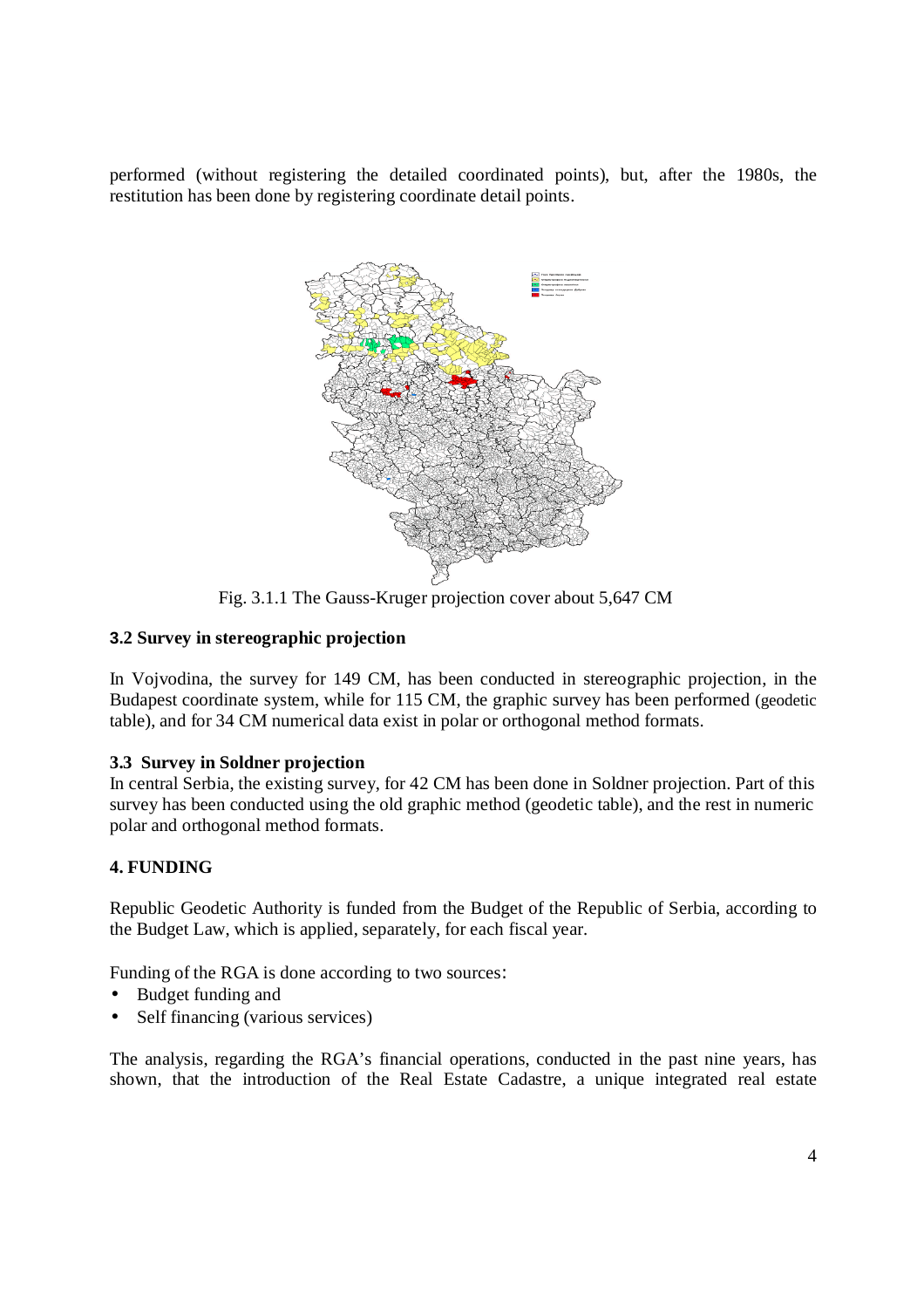registration system, has enhanced the development of the real estate market and increased the number of registered transactions, which in turn, has produced a significant increase of RGA own fee income.

The same study also shows that, due to social changes and uncertain future investments, the year 2000, had been characterized by a significant reduction in fee income, which had in turn affected the number of real estate transactions. In this respect, the RGA had received in 2000 from the central government budget about 81% of its total fee income. The past years show obvious trend toward the self-financing of all RGA activities, in the future (Fig. 4.1 and Fig. 4.2).



Fig. 4.1 The ratio of the RS budget versus RGA' own fee income



Fig. 4.2 Trends of RGZ self Financing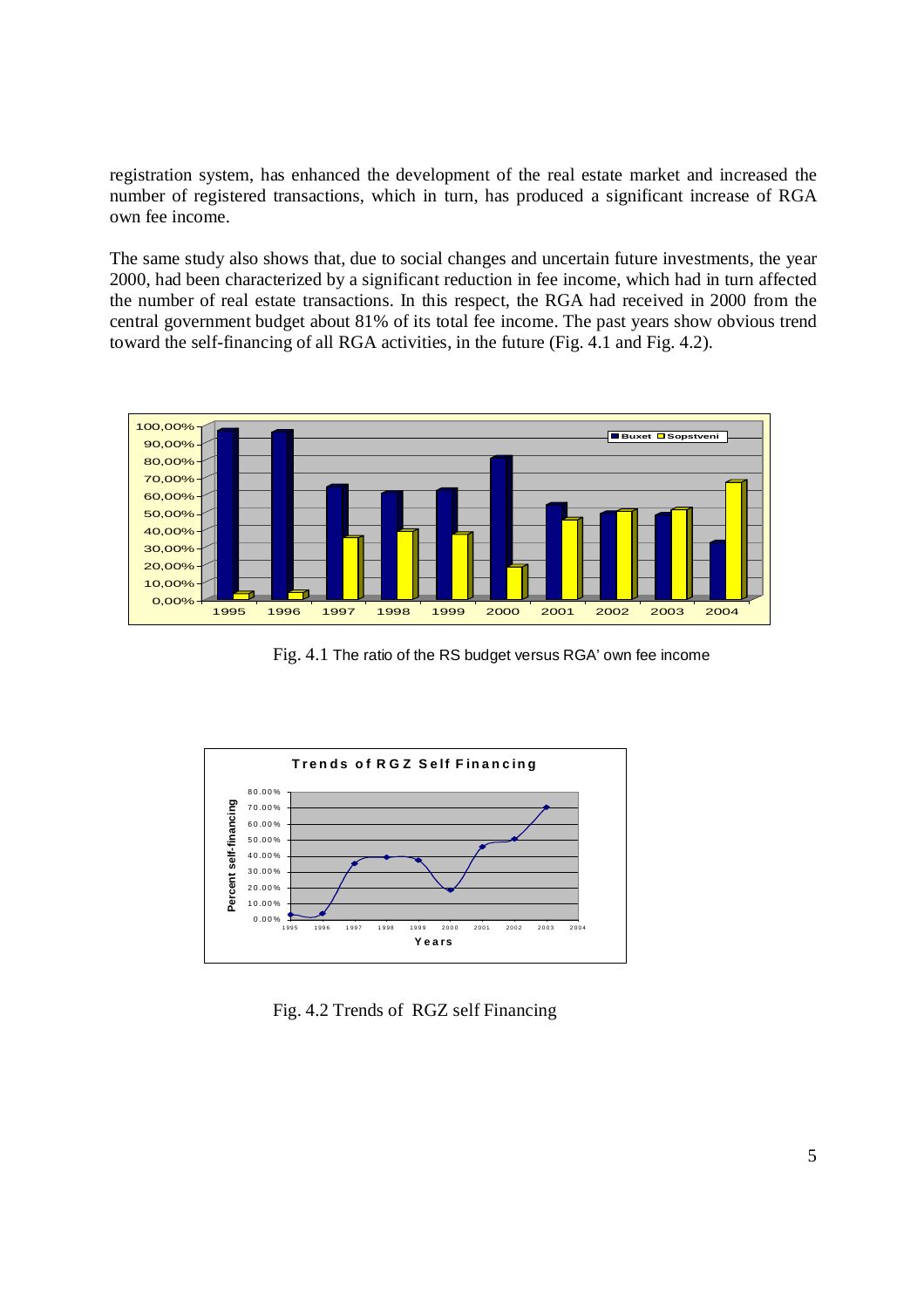# **5. ACHIEVEMENTS**

#### **5.1 Establishment of the Real Estate Cadastre**

In 1988, the Republic of Serbia, decided to introduce a uniform Real Estate Cadastre Registration System throughout the whole territory of Serbia, that is, to develop a new evidence of the real estate cadastre system and property rights

The Real Estate Cadastre is a modern, efficient and reliable property registration system, established in digital form. It includes data regarding cadastral parcels, buildings, apartments and business premises as separate parts of buildings and other building objects, location, shape, area, methods of use, definition of land quality, cadastral class, cadastral revenues, real rights on real estate and holders of property rights as well as data regarding restrictions and limitations.

The Real Estate Cadastre has adopted the principles of priority, regulations, by-laws, public openness, reliability, uniformity of unique registration and obligation, which consists of the original working plan, set of certificates and cadastral documentation.

The quality of a property registration system is among other things, a prerequisite for each European countries to join the European Union and requires the following:

- The country has to establish a transparent real estate market with prosperity and
- That citizens and legal entities enjoy security, that is, guaranteed ownership rights.

The Republic of Serbia is currently using the following real estate registration systems (Fig. 5.1.1):

- Land cadastre (K3)
- Land Books and Book of Deeds (3K)
- Real Estate Cadastre (KH)



Fig. 5.1.1 The real estate registration systems in Serbia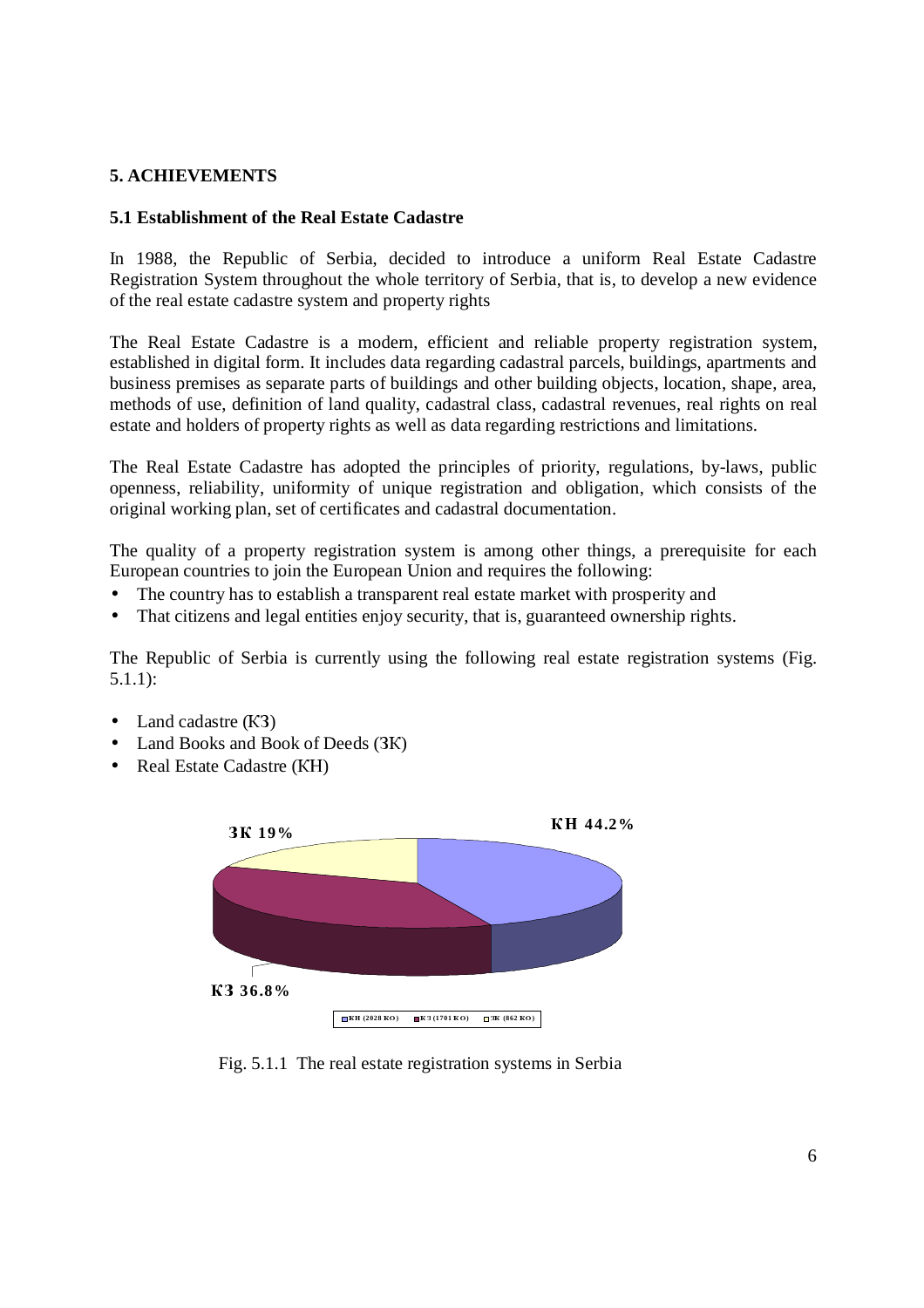The Real Estate Cadastre (REC), since its beginnings and until the  $31<sup>st</sup>$  of December 2003, had been introduced into 2,028 cadastral municipalities, or 44.2 % of the total number of cadastral municipalities.

Fig. 5.1.2 shows the number of cadastral municipalities, where the Real Estate Cadastre had been introduced sorted by years, from the  $1<sup>st</sup>$  of January, 1992 to the  $31<sup>st</sup>$  of December, 2003. Once the amendments to the Law on State Survey, Cadastre and Registration of Real Rights, had been passed in May 2002, there was a significant increase in the number of cadastral municipalities, where the real estate registration was performed.



Fig. 5.1.2 Number of CM where the REC has been established-sorted by years

Since July 2002, the RGA has been involved in the process of registering public enterprises in the cadastre. The works are related to the establishment of the REC for the part of the cadastral municipality (comprising enterprise's real estates), in cadastral municipalities where no land books exist. Registration of public enterprises planned for auction privatization is significant activity for the Republic Geodetic Authority. The RGA organizational units consider this extra activity with priority and involve as much as possible of their internal resources.

By the 6<sup>th</sup>of February 2004, the Government of the Republic of Serbia had received the following documentation:

- a total of 1,729 reports regarding the tendering process for public enterprises, out of which 3000 cases have been processed;
- for 896 public enterprises, the real estate cadastre have been established and registration of property rights for 1,151 part of the cadastral municipality;
- for 833 public enterprises a complete report concerning the current state of registration in the land cadastre and the land book has been submitted.

After the adoption of the Law on Planning and Construction, on the  $5<sup>th</sup>$  of June, 2003, and after reaching an agreement with the representatives of the Ministry of Urban Planning and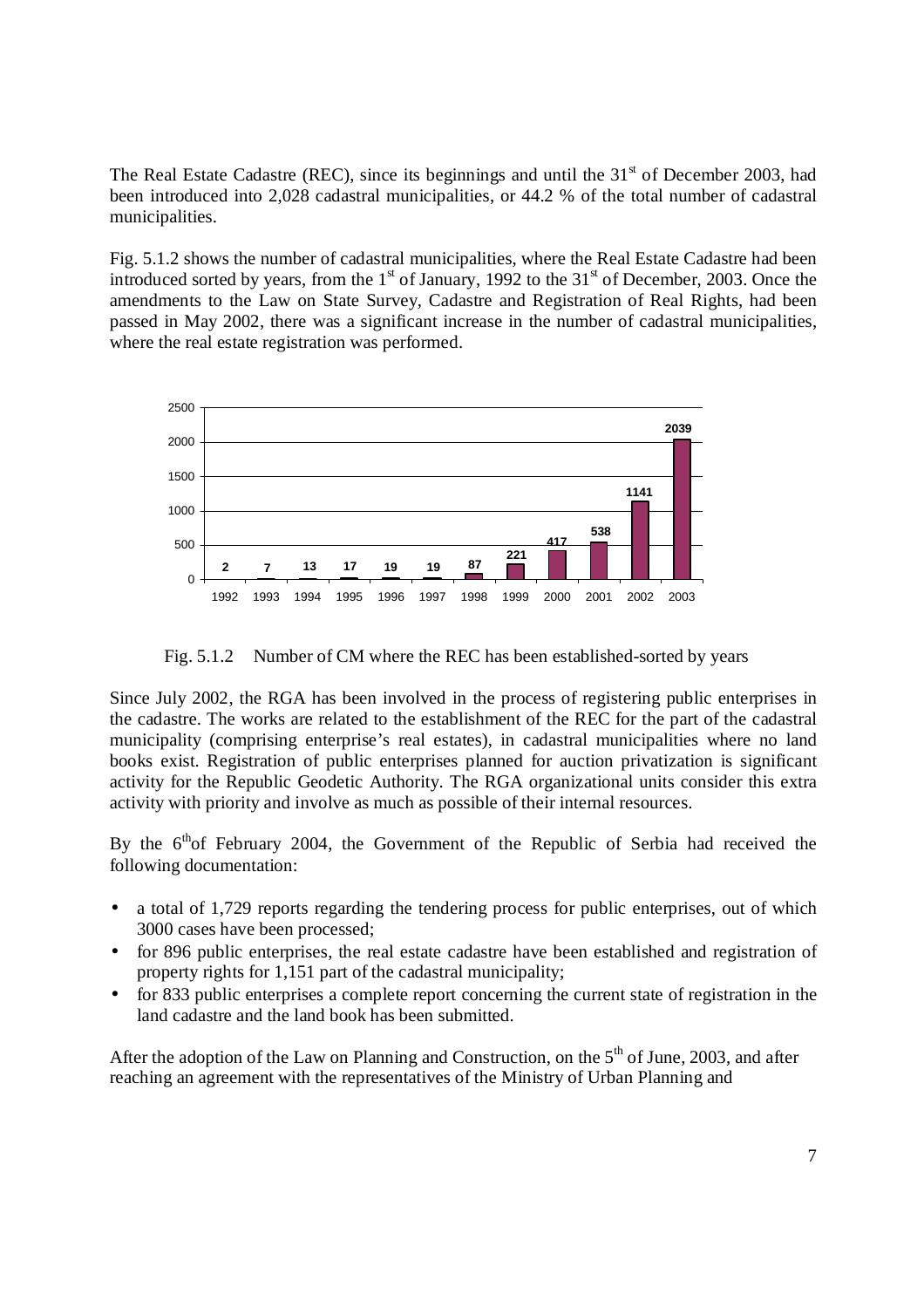Construction, all the organizational units within the municipalities received instructions for handling requests regarding legalization of illegal buildings and issuing copies of the cadastre plans to the municipalities.

Activities, regarding the legalization of illegal buildings, the local cadastral offices perform in a timely manner, according to the requests submitted by the citizens. At present, they are recording changes of the cadastral plans, i.e. registering illegal buildings, according to the survey measurements, performed by the geodetic organizations. Distributing copies of the cadastre plans with marked objects, is the last operation in the mentioned process.

On request of the municipality, the local real estate cadastre offices issue copies of the cadastre plans.

### **5.2 Basic Geodetic works and survey**

Conceptual project concerning the location of the permanent network stations (AGROS), as an integral part of the European network of permanent stations EUPOS), has been completed. The Project has been done according to the guidelines and standards set by the EUPOS network. Prior to positioning the permanent stations, the selected locations were visited and technical possibilities of the selected objects assessed for placing GPS antennas. This activity included a visit to about 15 selected locations. For four selected locations (Inđija, Srbobran, Žitište, Novi Sad), the bases for GPS antennas had been built and 4 permanent stations positioned and included in the network. It was done in cooperation with the Faculty of Technical Sciences from Novi Sad.

One of the activities in 2003, has been the establishment of the, NVT-2 network state, with the aim of revitalizing it. The work has been performed in collaboration with the army of SCG. The preparation of field documentation for establishing the state of the benchmarks and formation of the raster image maps archives (topographic map scale 1:25,000, 1:50,000 and 1:200,000), with the benchmark position, had been performed by the RGA.

Another activity, in collaboration with the Army of SCG, has been the development of the digital topographic mass model. At the moment, data analysis is being carried out, as well as a data preparation for forming the digital model terrain in order to define the shortwave components of the undulations.

The work regarding the cadastral survey comprised the completion of the field works and surveying of the changes in the expropriated zone, for the needs of AD"TELEKOM", as well as the data migration from the DELTA system onto PC computers for more cadastral municipalities.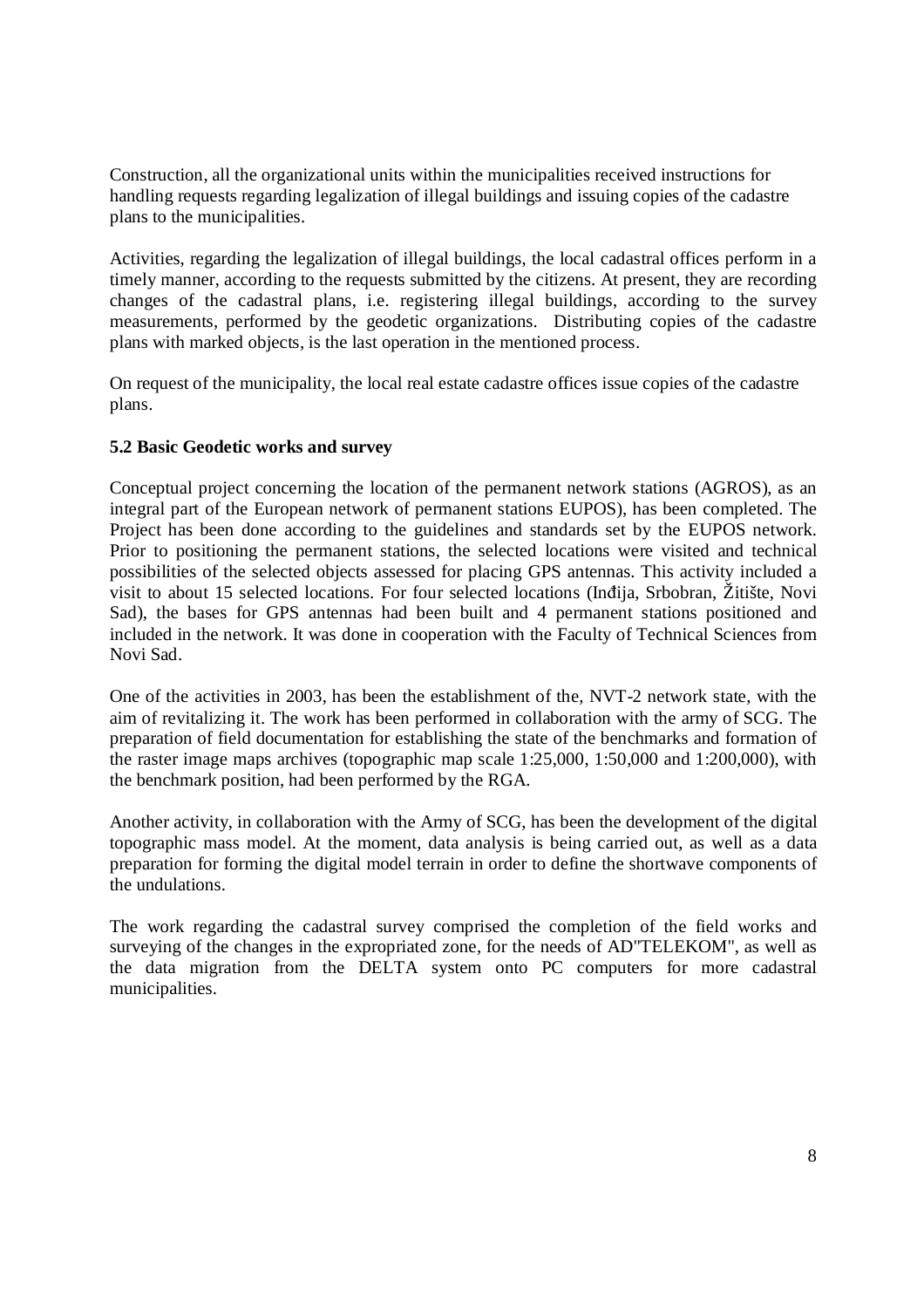### **5.3 Mid-term Plans for renovation of the survey**

In December 2003, the Government of the Republic of Serbia had adopted the Mid-term Plan for the Republic Geodetic Authority, for the period of  $1<sup>st</sup>$  of January 2004 - 31 $<sup>st</sup>$  of December 2008.</sup> This program envisages the renovation of the survey as follows:

- for 19 CM urban type, total area of 33.725ha (existing survey in Gauss-Kruger projection, large degrees of change and inadequate scale plans);
- for 8 CM urban type, total area of 52.082ha (existing survey done in stereographic projection, large degrees of change and inadequate scale plans);
- for 42 CM urban type, total area of 55.948 ha (existing survey in Soldner projection)

# **5.4 Cadastral plans in Serbia**

The whole territory of the Republic of Serbia is displayed in 75.672 cadastral plans. Table.1 shows the total number of plans according to scale.

The condition of analogue cadastre plans differs significantly, due to a number of factors such as: the degree of performed survey, adequate plan scales, accurately executed changes, the maintenance of the performed survey, etc., while certain plans are fairly dirty and physically damaged etc.

Most analogue plans, of different periods, have been scanned (in TIFF4 format, resolution 400dpi) and have geo-referenced scanned sheets. Although, the scanning and geo-referencing of plans is done, the maintenance of raster plans has not been done.

| Scale                                               | 1:500 | 1:1000 | 1:1250   | 1:1440   | 1:2000           | 1:2500 | 1:2880   | 1:5000 | Total  |
|-----------------------------------------------------|-------|--------|----------|----------|------------------|--------|----------|--------|--------|
| Total number of<br>plans                            | 1931  | 9547   | 9        | 115      | 79               | 59209  | 3365     | 1417   | 75.672 |
| Number of plans in<br><b>DGP</b>                    | 284   | 318    | $\theta$ | $\theta$ | $\boldsymbol{0}$ | 776    | $\Omega$ | 4      | 1.382  |
| Number of plans<br>currently being<br>processed DGP | 592   | 1166   | $\theta$ | $\theta$ | $\boldsymbol{0}$ | 1523   | 67       | 11     | 3.359  |
| Number of plans to<br>be developed in<br>DGP        | 1055  | 8063   | 9        | 115      | 79               | 56910  | 3298     | 1402   | 70.931 |

Table 1: Total number of plans in Serbia sorted by scale.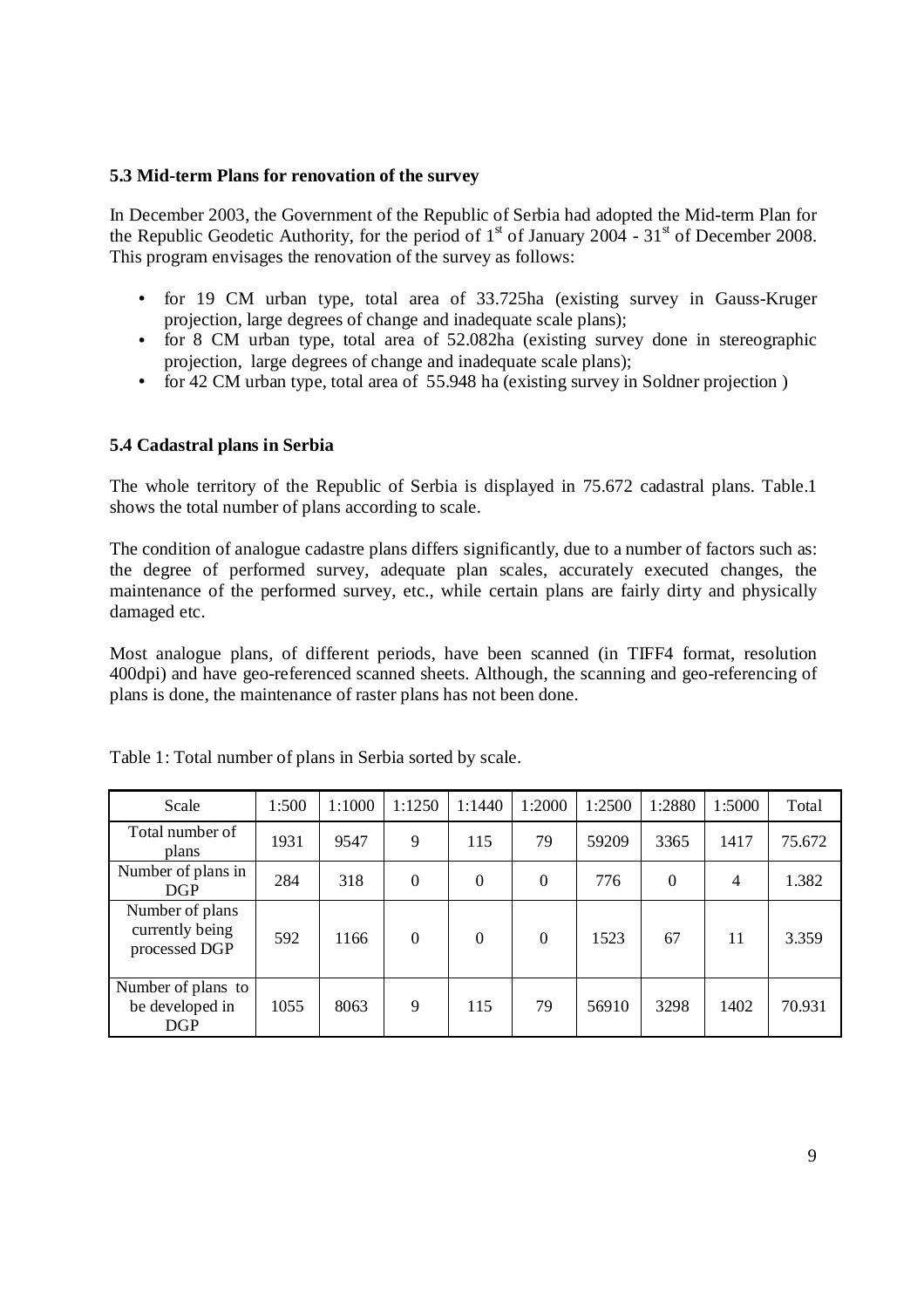Local cadastre offices of Kragujevac and Novi Sad, have performed scanning and georeferencing of plans and digitalization of lots numbers, for the entire CM on its territory. In addition, the raster plans and surveying documentation of land cadastre or real estate cadastre have been put on the Internet, for the benefit of public utility services.

At the moment, the whole territory of the Republic of Serbia has 196 CM, covered in digital plans, and the development of digital geodetic plans, for 48 CM, is underway.



Fig. 5.4.1 Typical digital geodetic plan

The Mid-Term Development Plan of the Republic Geodetic Authority, for the period  $1<sup>st</sup>$  of January 2004 -  $31<sup>st</sup>$  of December 2008, envisages the conversion of all analogue plans into digital formats, that is, development of digital geodetic plans for the whole territory of the Republic of Serbia

### **6. COOPERATION WITH THE WORLD BANK**

The Republic Geodetic Authority in collaboration with the World Bank is developing and implementing the "Project for Developing and Modernizing the Real Estate Cadastre in the Republic of Serbia." The main objective of the Project is to increase the confidence and lower transaction costs by building a more efficient property registration and cadastre system, with the purpose of contributing to the development of effective real property markets and agricultural development.

The Project involves many stakeholders, including academic institutions, the private sector, real estate support professionals and other civil society groups.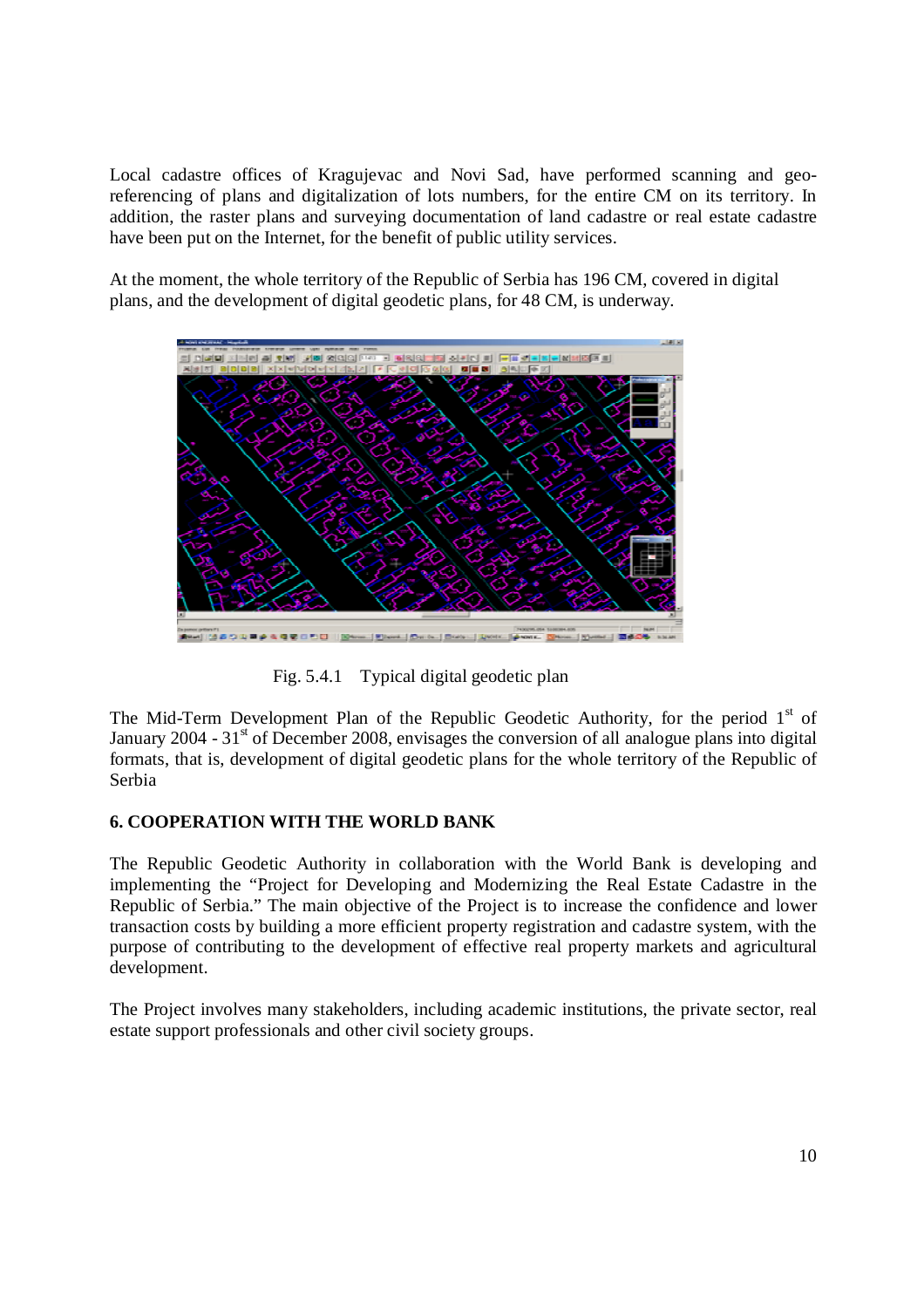During the Appraisal Mission, it was agreed, that the total project cost is US\$ 30 million out of which US\$ 22 million represents the WB loan, while added financing of US\$ 8 million represent the Government of the Republic of Serbia. Besides these funds, other international donors are:

- Japanese Government**:** US\$ 382.400 (donation for project preparation );
- GTZ Germany: 1 milion  $\epsilon$  for 2 years 2 godine (technical assistance);
- SIDA Sweden:  $700.000 \text{ } \in$  for 1 year (training);
- Norwegian Government: 2 miliona  $\epsilon$  for 5 years 950,000  $\epsilon$  in 2004. (scanning center establishment)
- EU- CARDS Program: 8.5 miliona  $\epsilon$  for 2 years, during 2005 and 2006.) (REC registration digital cadastre, technical assistance) parallel financing.

These funds will be used in the following manner:

- Development of an integrated information system for property registration and cadastre system including cadastral data and plans;
- Establishment of the digital cadastre database (DCD) with essential hardware and software applications, for 48 local cadastre offices,
- Development of Real Estate Cadastre and DCD with updated cadastre plans in digital form, for 48 urban municipalities;
- Technical assistance for improvement of the legislation system, with the aim of facilitating the development of real estate cadastre and providing more efficient services for real estate registration through: public campaigns, training and project management

# **7. Information Technology**

# **7.1 Existing Information Systems at the RGA**

The Republic Geodetic Authority currently uses the following information systems:

- Real Estate Cadastre (REC) J.E. ver.5, GeodIS\_KN
- Address Registry (AR)
- Spatial Units (SU)
- Digital Surveying Plan (DSP)

with the following technical characteristics, Fig. 7.1.1:

# **REC:**

Main functions:

- Maintenance of existing cadastral data
- Converting existing data and establishing of the REC
- Update and maintenance of REC data
- History of the land and land property
- Reporting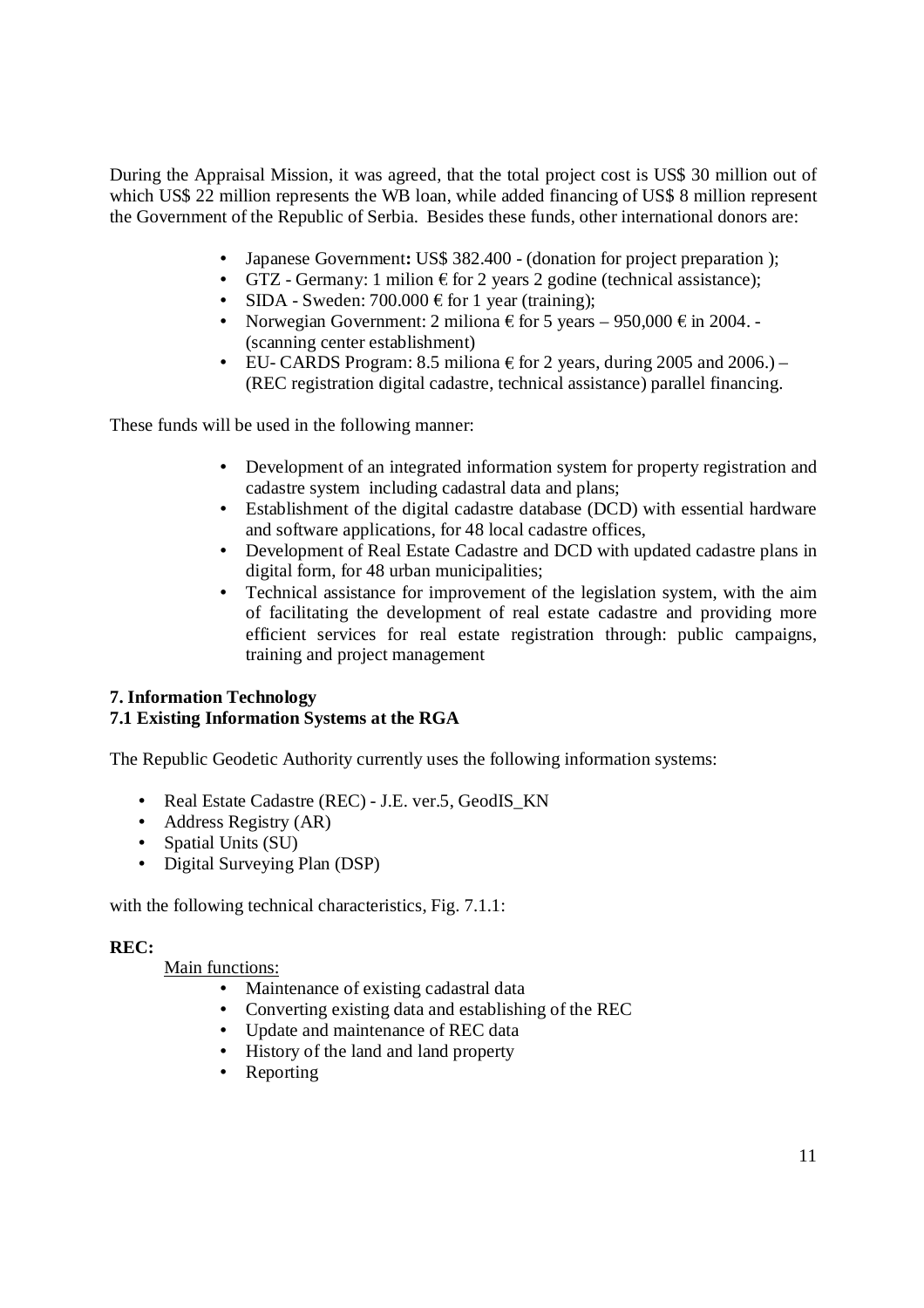Technical information:

- Local databases FoxPro 2.5 and MS Access
- Alpha-numerical application
- Platforms: DOS/Novell and Windows

Implementation:

• J.E. in all Cadastre offices, GeodIS\_KN installed at KO Rakovica

# **AR:**

Main functions:

- Initial input and maintenance of alphanumerical and graphical data (street names, house numbers)
- Update and maintenance
- Reporting

Technical information:

- Local database MS Access 97
- Front end application developed with Visual Studio
- Geo Media Map Objects
- Platform: Windows

Implementation:

• In all Cadastre Offices

# **SU:**

Main functions:

• Spatial units (boundaries) database (country, regions, towns, municipalities, cadastre units, statistical units, etc.)

Technical information:

- GeoMedia, MS Access, AutoCAD
- Platform: Windows

Implementation:

• Work in progress (80% done)

### **DSP:**

Main functions:

- Scanned and digitized analog plans
- Upon transformation from analog to digital forms, all plans gone through the inspection procedures. If successful, analog plans are archived and the new digital plans become official

Technical information:

- MapSoft 2000 Professional, dbf databases
- Platform: Windows
- Implementation:
	- In all Cadastre Offices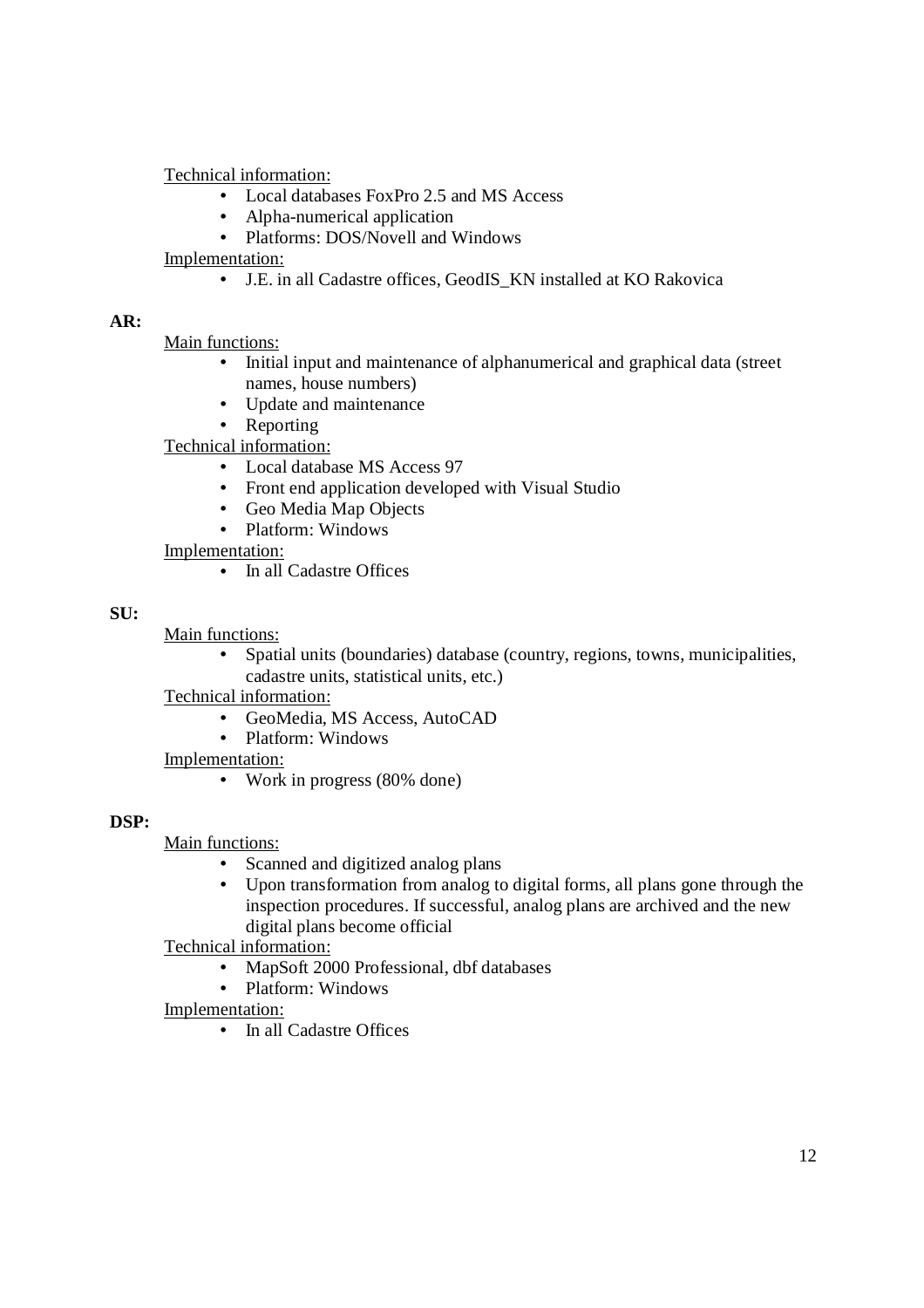

Fig. 7.1.1 Existing Information Systems at the RGA

# **7.2 Further Development of the Information Technologies**

With regard to the IT and Information Management plans, two key issues are planned for detail design and implementation:

- The IT part comprises LAN and WAN conceptual and detail project design and implementation as well as the information system improvements in accordance with the current technologies and future trends
- The IM part requires detail design of strategic documents, guidelines and business plans.



Fig. 7.2.1 Local Area Network at the RGA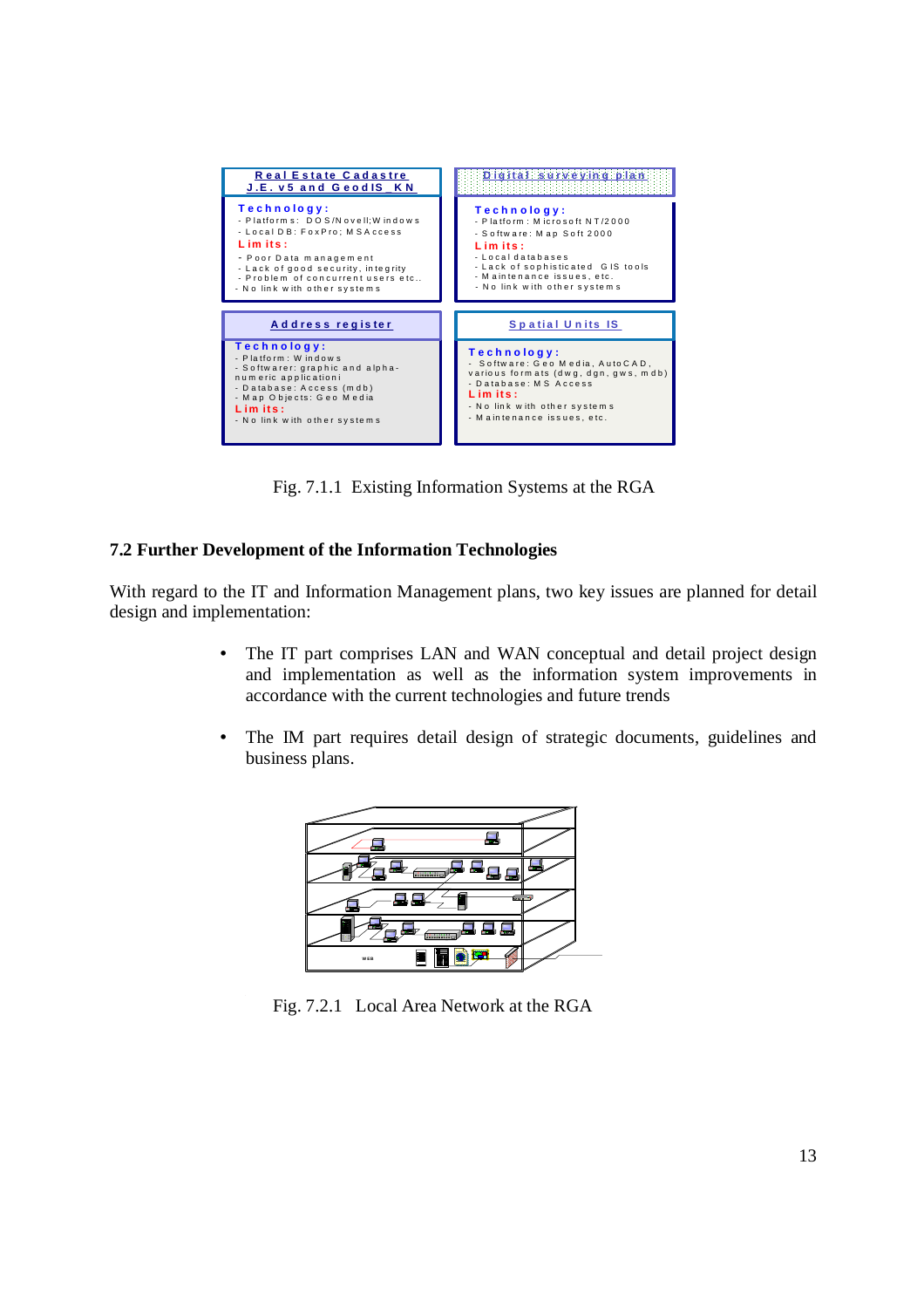

Fig. 7.2.2 RGA organizational units throughout the country (WAN)

Having this in mind, the following strategic actions and documents have been planned for development in the scope of the Mid Term Plan (MTP) and the proposed Real Estate Cadastre and Registration Project in Serbia, supported by the World Bank:

- New data model development integration of alpha-numerical and graphical models defined in section 3.1 into a uniform Digital Geodetic Database (DGDB)
- New application development (replacement existing technologies detailed in 3.1), using the best commercial GIS technologies
- Information management strategy
- Information management policies and standards
- Electronic document management system (EDMS) implementation, with several sub-components (Enterprise content management system, Records management system, Digital asset management system, Digital imaging system, Geographic information system)
- Information management delivery strategies
- Information audit methodology
- Metadata standards
- Several documents to further define: disaster recovery plan, records management procedures, implementation guide for a document management system
- IT / IS strategy model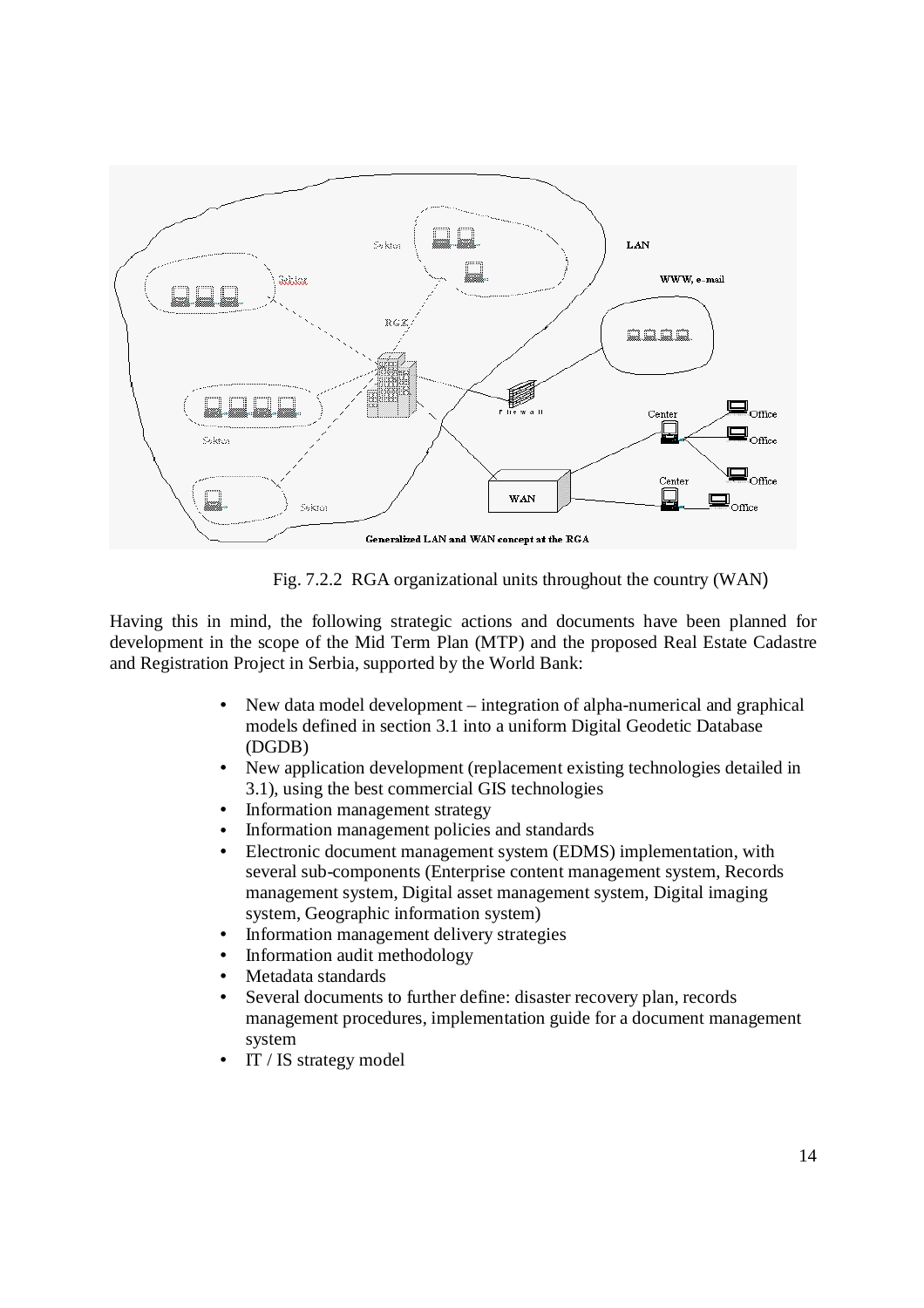The Principles for IM need also to be defined as the high level statements of the fundamental values that guide IT/IM decision making. Conceptually, it looks like the following example:

- Business oriented
- Value added
- Access to information
- Ease of use
- Standard based
- Data is an asset with that has value for the RGZ and is managed accordingly

The intent of those plans is to develop a "roadmap" of the major architectural steps to move from the current state to a future state that will enable the Customer Focus and Information/Knowledge Management Vision. The future state is effectively the long term information and technology strategy. The roadmap provides the RGZ with a practical way to move forward to achieve its objectives of:

- Increased functionality
- Reduced costs
- Effective and efficiency
- Preparedness for future initiatives

In summary, the RGZ conceptual approach of data, information and processes, is the framework of the following key architectures:

- Strategy and principles
- Application architecture
- Data architecture
- Technical architecture
- Communication architecture

RGZ Mead Term Plan, supported by the proposed Real Estate Cadastre and Registration Project in Serbia, supported by the World Bank, will provide substantial official and financial support to realize the strategic goals discussed in this article.

### **8. CONCLUSION**

Thanks to the efforts and involvement of the employees, outstanding results have been achieved during 2003, and the planned assignments for the development of the Real Estate Cadastre have been carried out.

With the aim of successfully continuing with the implementation of the RGA Mid-Term Plan, for the period 2004-2008, as well as the implementation of the World Bank Project, for the same period, and in order to provide high-quality services and more efficient work of the RGA, in the forthcoming period, the following needs to be done: